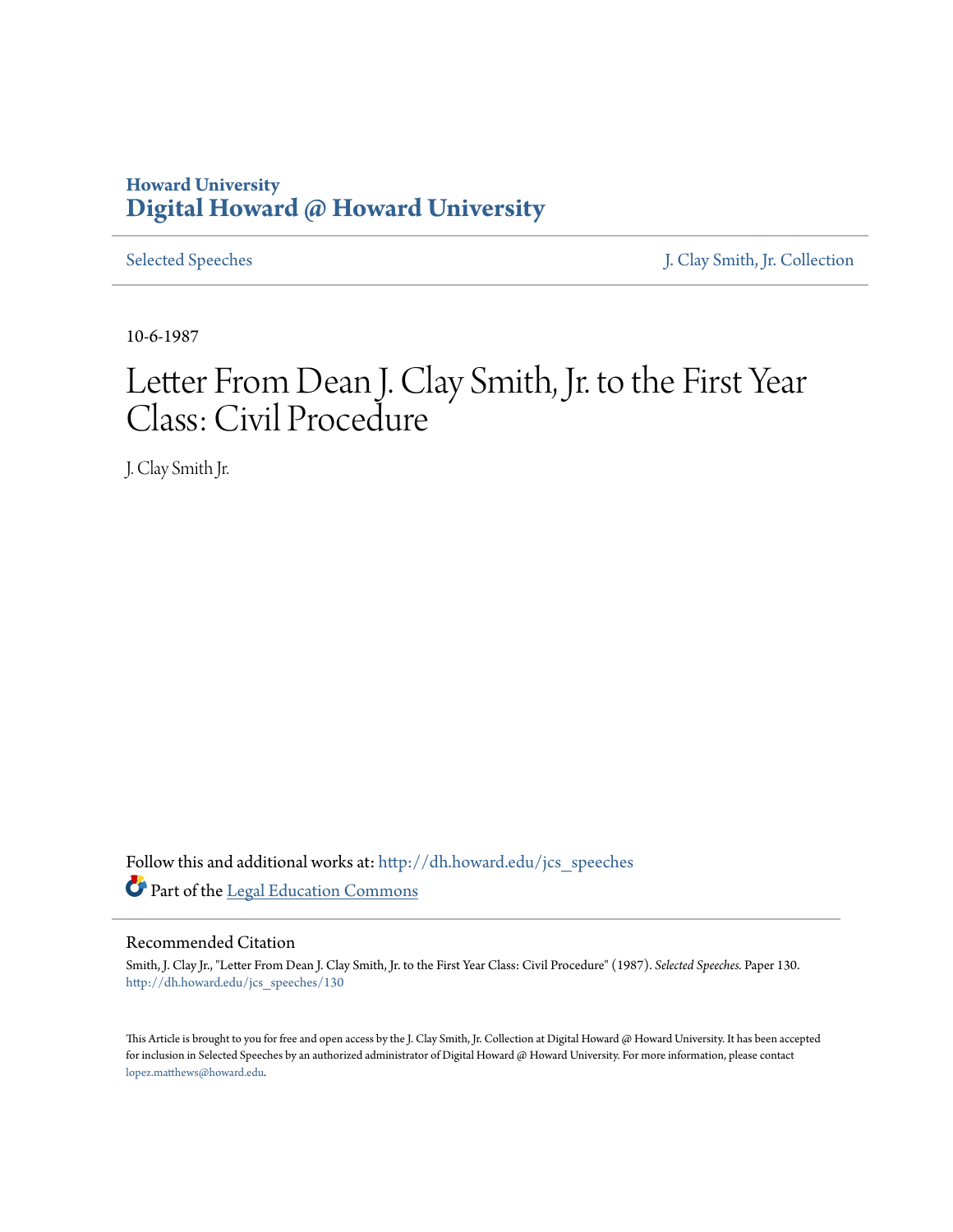

OFFICE OF THE DEAN SCHOOL OF LAW

HOWARD UNIVERSITY 2900 Van Ness Street, N. W.

Washington, D.C. 20008

2. October 6, 1987

Letter From Dean J. Clay Smith, Jr. to the First Year Class: Civil Procedure

Several years ago when I was a student in Dean Clarence Clyde Ferguson's Civil Procedure Class, I learned how very important this subject was as a basic first year course. Civil Procedure remains important for all lawyers. In the early days of the modern civil rights movement, the real heroes were lawyers steeped in the knowledge of procedure and federal jurisdiction. After all the first step in protecting or the prosecution of rights is to get in and to stay in court. So do not take Civil Procedure lightly. It is historically important at Howard University School of Law.

In this connection, I again urge you to refer to law review articles as a supplement to your learning. There have been several recent articles on various rules of the Federal Rules of Civil Procedure. I'm sure that your teachers will direct your attention to them. At your leisure, I would like to recommend a few classic law review articles on civil procedure or related to civil 'procedure for you to review. They are great, and might help you down the road:

- 1. Development In The Law Res Judicata, 65 Harv. L. Rev. 818 (1952)
- 2. Multiparty Litigation In The Courts, 71 Harv. L. Rev. 874 (1958)
- 3. State Court Jurisdiction, 73 Harv. L. Rev. 196 (1960)
- 4. Developments In Discovery, 74 Harv. L. Rev. 940 (1961)
- 5. Erie R.R. v. Thompkins and The Federal Rules, 62 Harv. L. Rev. 1030 (1949)
- 6. Erie Doctrine and Jury-Trial Requirement<br>(discussing <u>Byrd</u> v. Blue Ridge Rural Electric) Corp.), 72 Harv. L. Rev. 147 (1958)

 $\mathbf{I}$   $\mathbf{I}$